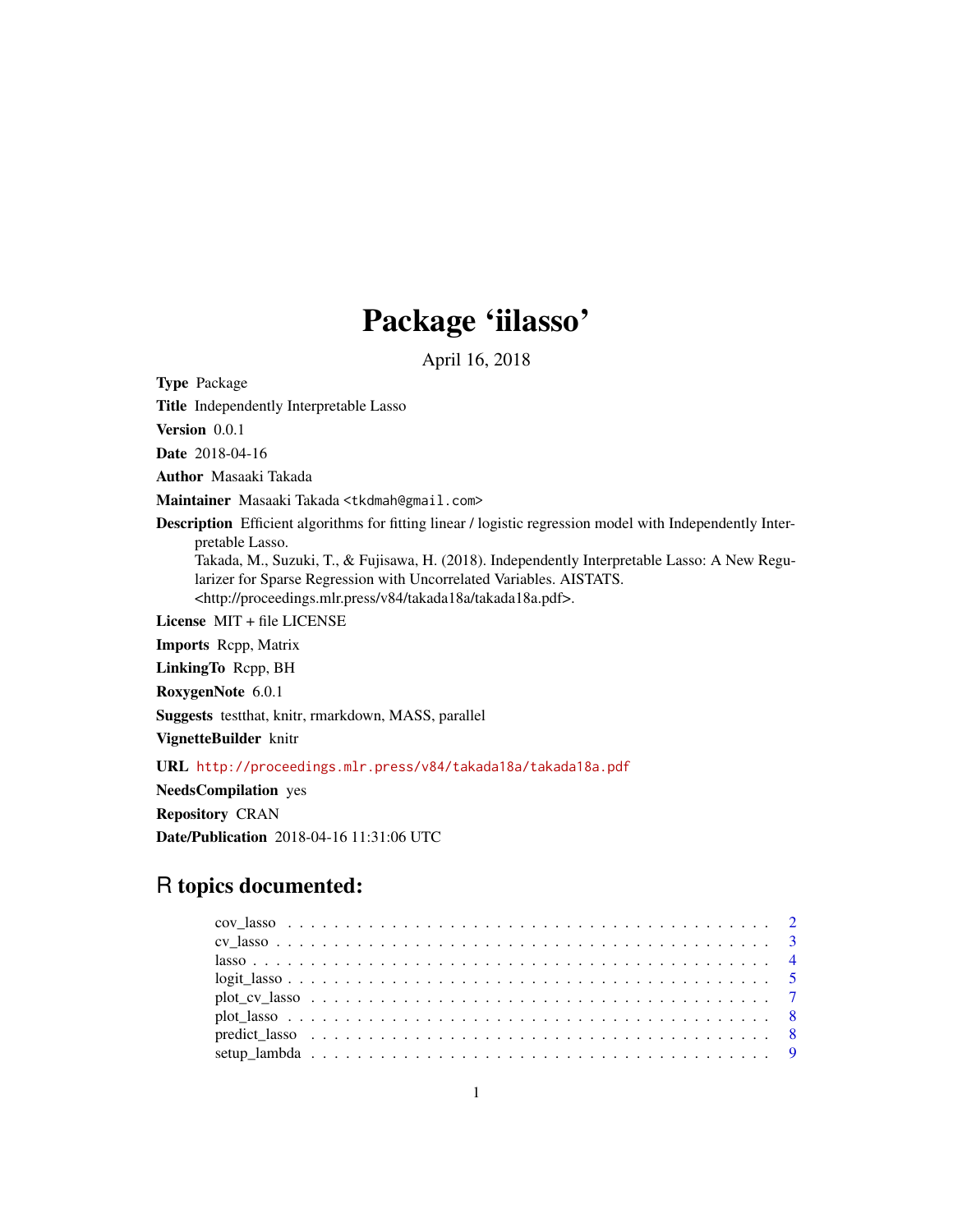#### <span id="page-1-0"></span> $\blacksquare$

cov\_lasso *Fit a linear regression model using a covariance matrix*

#### Description

Fit a linear regression model using a covariance matrix

#### Usage

```
cov_lasso(Gamma, gamma, lambda.min.ratio = 1e-04, nlambda = 100,
  lambda = NULL, delta = 0, alpha = NULL, R = NULL,
  funcR = function(G) { abs(G)^2 }, maxit = 10000, eps = 1e-04,
 warm = "lambda", init.beta = NULL, strong = TRUE, sparse = FALSE,
  impl = "cpp", abs = TRUE)
```
#### Arguments

| Gamma            | covariance matrix of explanatory variables                                                                |
|------------------|-----------------------------------------------------------------------------------------------------------|
| gamma            | covariance vector of explanatory and objective variables                                                  |
| lambda.min.ratio |                                                                                                           |
|                  | ratio of max lambda and min lambda                                                                        |
| nlambda          | the number of lambda (ignored if lambda is specified)                                                     |
| lambda           | lambda sequence                                                                                           |
| delta            | ratio of regularization (exclusive penalty / 11 penalty) (default: 0)                                     |
| alpha            | mixing parameter of regularization of 11 and exclusive penalty terms (delta $= (1$ )<br>- alpha) / alpha) |
| R                | matrix using exclusive penalty term                                                                       |
| funcR            | function of $R$ (input: $X$ , output: $R$ )                                                               |
| maxit            | max iteration (default: 1e+4)                                                                             |
| eps              | convergence threshold for optimization (default: 1e-4)                                                    |
| warm             | warm start direction: "lambda" (default) or "delta"                                                       |
| init.beta        | initial values of beta                                                                                    |
| strong           | whether use strong screening (default) or not                                                             |
| sparse           | whether use sparse matrix or not (default)                                                                |
| impl             | implementation language of optimization: "cpp" (default) or "r"                                           |
| abs              | (experimental) whether use absolute value of beta (default) or not                                        |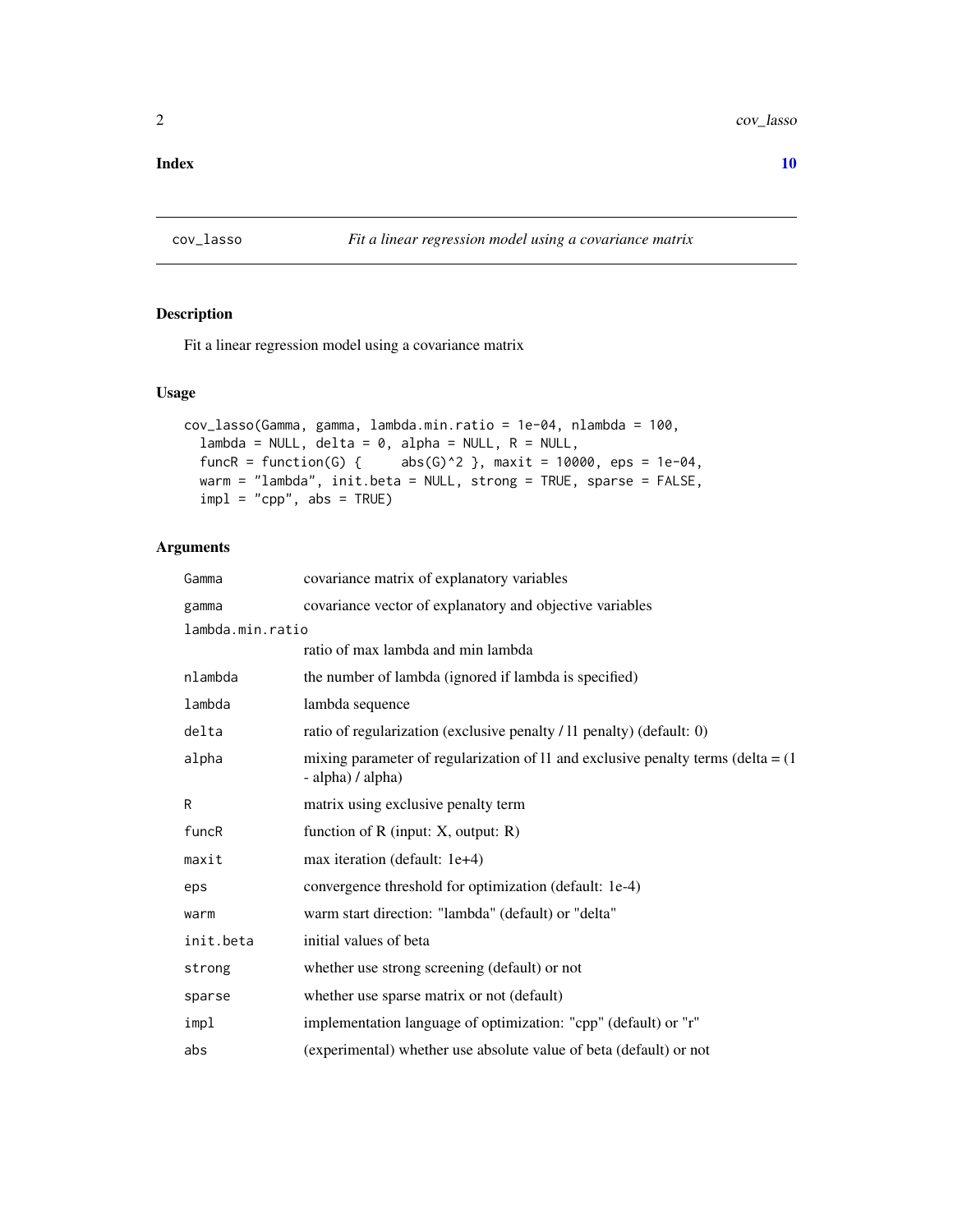#### <span id="page-2-0"></span>cv\_lasso 3

#### Value

lasso model

| beta standard | standardized coefficients |
|---------------|---------------------------|
| lambda        | regularization parameters |
| alpha         | alpha defined above       |
| delta         | delta defined above       |

#### Examples

```
X \leftarrow \text{matrix}(c(1, 2, 3, 5, 4, 7, 6, 8, 9, 10), \text{ nrow=5, ncol=2})b \leftarrow \text{matrix}(c(-1,1), \text{ nrow=2, ncol=1})e \le - matrix(c(0,-0.1,0.1,-0.1,0.1), nrow=5, ncol=1)
y \leftarrow as.numeric(X %*% b + e)
fit \leftarrow lasso(X, y)pr <- predict_lasso(fit, X)
plot_lasso(fit)
```
cv\_lasso *Fit a model using a design matrix with cross validation*

#### Description

Fit a model using a design matrix with cross validation

#### Usage

```
cv_lasso(X, y, nfollowed to 10, lambda.min.ratio = 1e-04, nlambda = 100,lambda = NULL, foldid = NULL, unit = "sample", seed = 0, cl = NULL,...)
```
#### Arguments

| X                | matrix of explanatory variables                                     |
|------------------|---------------------------------------------------------------------|
| У                | vector of objective variable                                        |
| nfolds           | the number of folds (ignored if foldid is specified)                |
| lambda.min.ratio |                                                                     |
|                  | ratio of max lambda and min lambda (ignored if lambda is specified) |
| nlambda          | the number of lambda (ignored if lambda is specified)               |
| lambda           | lambda sequence                                                     |
| foldid           | vector indicating id of fold for each sample                        |
| unit             | unit for cross validation error: "sample" (default) or "fold"       |
| seed             | random seed of cross validation                                     |
| cl               | (not yet implemented)                                               |
| .                | parameters of lasso function                                        |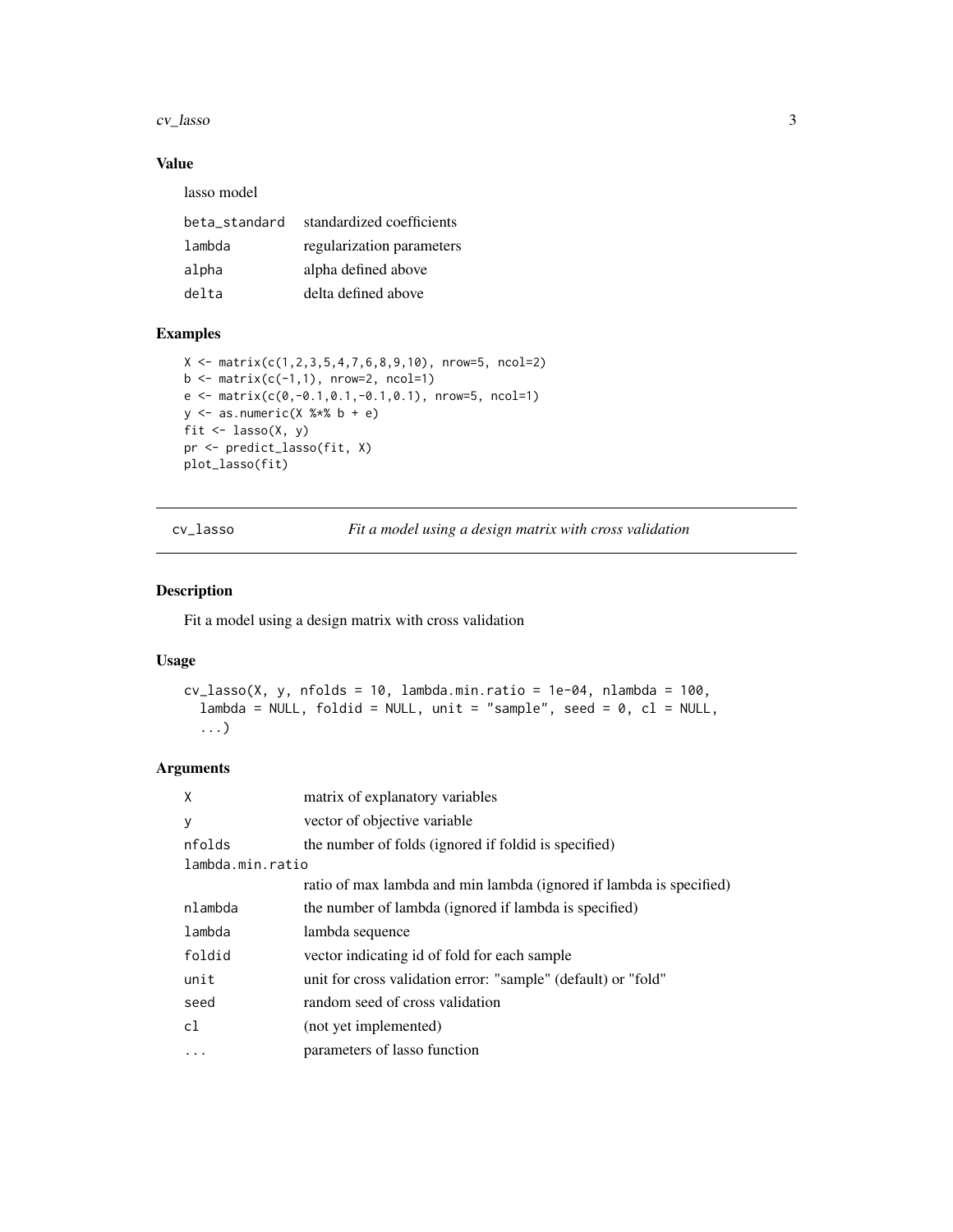#### <span id="page-3-0"></span>Value

lasso model

| fit              | lasso model with hole data                                               |
|------------------|--------------------------------------------------------------------------|
| lambda.min       | lambda with minimum cross validation error                               |
| lambda.min.index |                                                                          |
|                  | index of lambda.min                                                      |
| lambda.1se       | largest lambda such that error is within 1 standard error of the minimum |
| lambda.1se.index |                                                                          |
|                  | index of lambda.1se                                                      |
| delta            | delta defined above                                                      |
| foldid           | fold id                                                                  |
| cve              | cross validation error                                                   |
| cyse             | cross validation standard error                                          |
| cvup             | cross validation error + standard error                                  |
| cvlo             | cross validation error - standard error                                  |
| pe               | prediction error (for family="binomial")                                 |

#### Examples

```
X \leftarrow \text{matrix}(c(1, 2, 3, 5, 4, 7, 6, 8, 9, 10), \text{now=}5, \text{nool=}2)b \leftarrow \text{matrix}(c(-1,1), \text{ nrow=2}, \text{ ncol=1})e \le matrix(c(0,-0.1,0.1,-0.1,0.1), nrow=5, ncol=1)
y \leftarrow as.numeric(X %*% b + e)cv_fit <- cv_lasso(X, y, nfolds=5)
fit <- cv_fit$fit
pr <- predict_lasso(fit, X, cv_fit$lambda.min)
plot_cv_lasso(cv_fit)
```
lasso *Fit a model using a design matrix*

#### Description

Fit a model using a design matrix

#### Usage

```
lasso(X, y, family = "gaussian", impl = "cpp", lambda.min.ratio = 1e-04,
 nlambda = 100, lambda = NULL, warm = "lambda", ...)
```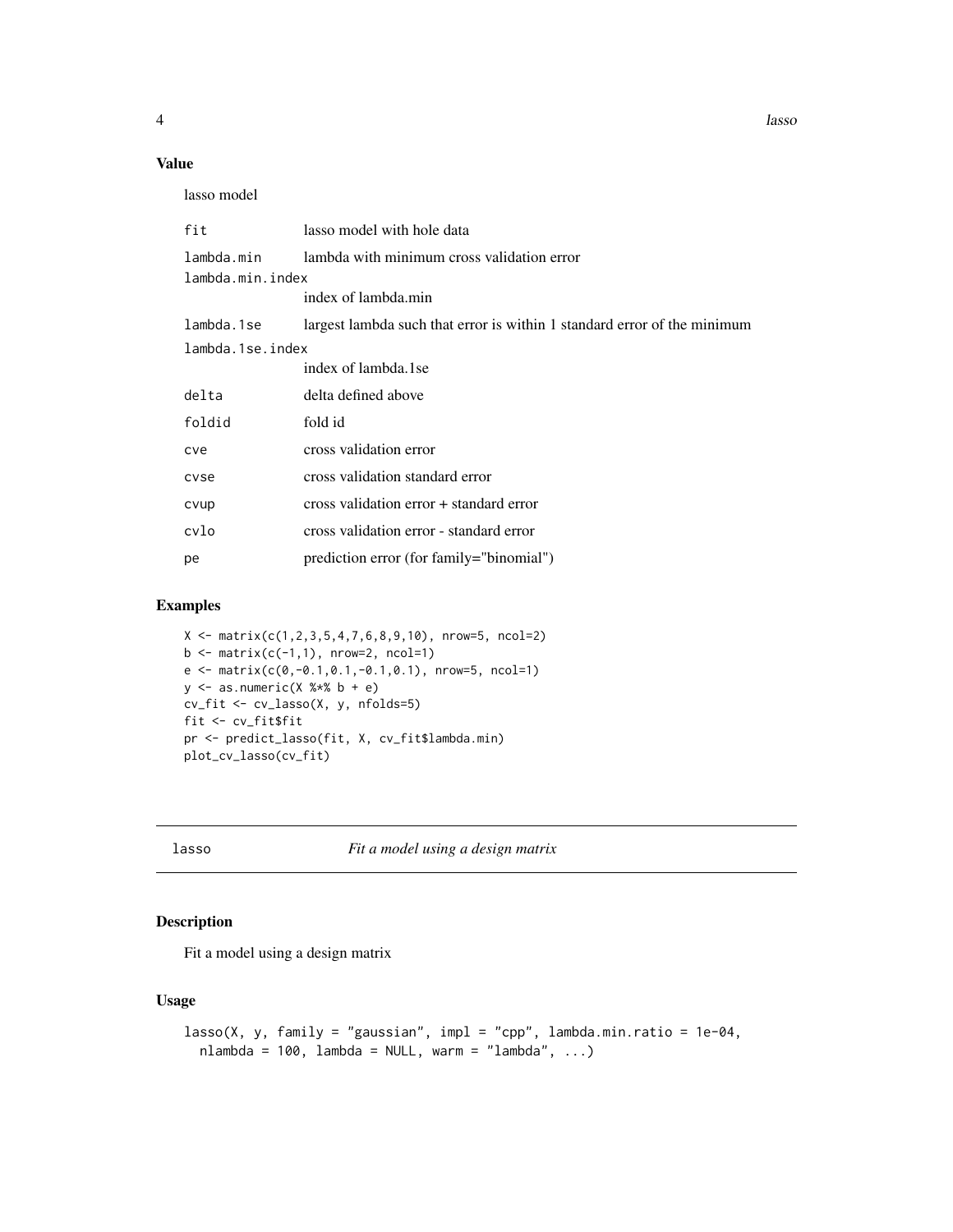#### <span id="page-4-0"></span>logit\_lasso 5

#### Arguments

| X                | matrix of explanatory variables                                     |  |  |  |  |
|------------------|---------------------------------------------------------------------|--|--|--|--|
| У                | vector of objective variable                                        |  |  |  |  |
| family           | family of regression: "gaussian" (default) or "binomial"            |  |  |  |  |
| impl             | implementation language of optimization: "cpp" (default) or "r"     |  |  |  |  |
| lambda.min.ratio |                                                                     |  |  |  |  |
|                  | ratio of max lambda and min lambda (ignored if lambda is specified) |  |  |  |  |
| nlambda          | the number of lambda (ignored if lambda is specified)               |  |  |  |  |
| lambda           | lambda sequence                                                     |  |  |  |  |
| warm             | warm start direction: "lambda" (default) or "delta"                 |  |  |  |  |
| .                | parameters for optimization                                         |  |  |  |  |

#### Value

lasso model

| beta          | coefficients              |
|---------------|---------------------------|
| beta_standard | standardized coefficients |
| a0            | intercepts                |
| lambda        | regularization parameters |
| alpha         | alpha defined above       |
| delta         | delta defined above       |
| family        | family                    |

#### Examples

```
X \leftarrow \text{matrix}(c(1, 2, 3, 5, 4, 7, 6, 8, 9, 10), \text{ nrow=5, ncol=2})b \leftarrow \text{matrix}(c(-1,1), \text{ nrow=2}, \text{ ncol=1})e \le - matrix(c(0,-0.1,0.1,-0.1,0.1), nrow=5, ncol=1)
y \leftarrow as.numeric(X %*% b + e)fit \leftarrow lasso(X, y)pr <- predict_lasso(fit, X)
plot_lasso(fit)
```
logit\_lasso *Fit a logistic regression model using a design matrix*

#### Description

Fit a logistic regression model using a design matrix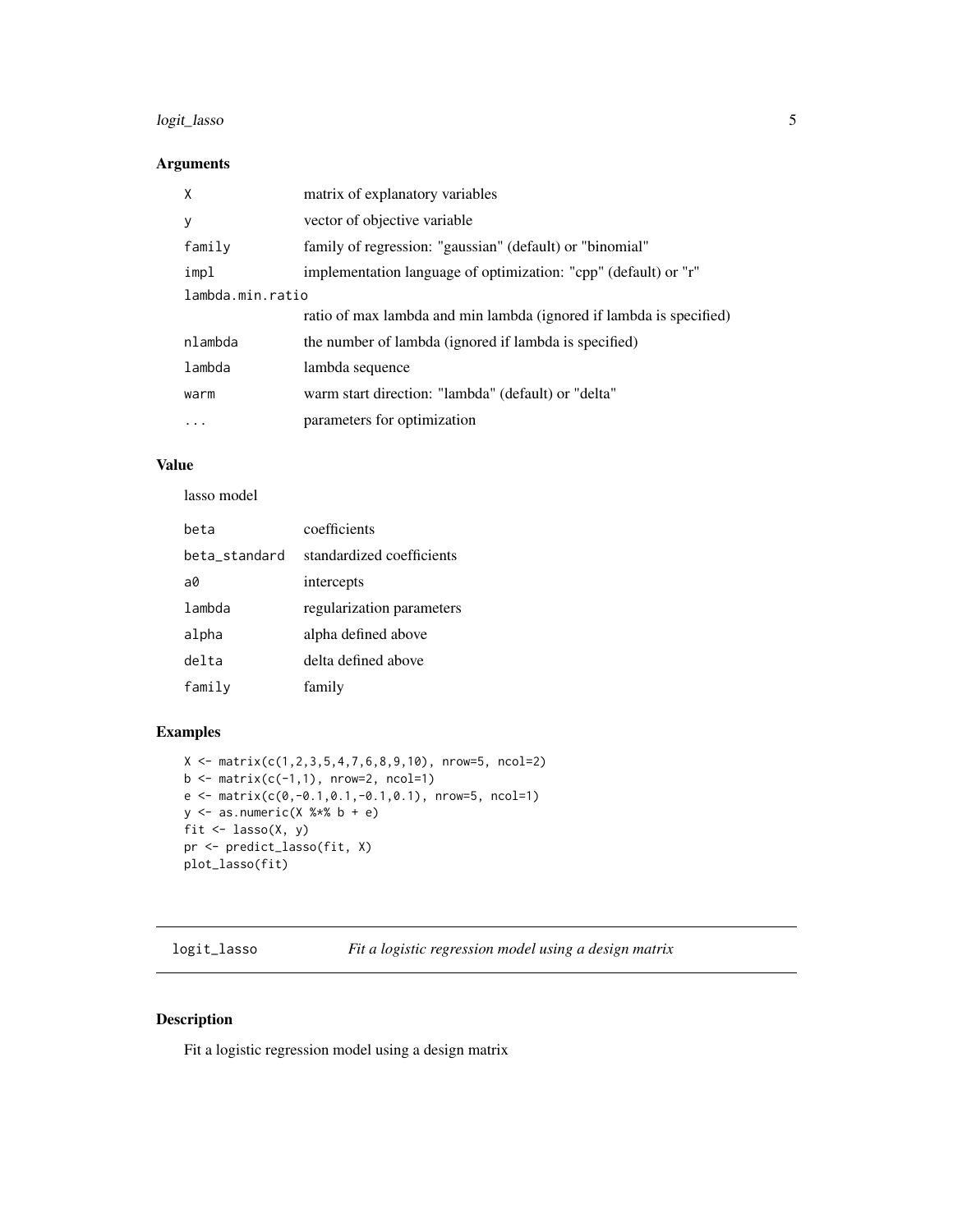#### Usage

```
logit_lasso(X_tilde, y, lambda.min.ratio = 1e-04, nlambda = 100,
  lambda = NULL, delta = 0, alpha = NULL, R = NULL,
  funcR = function(G) { abs(G)^2 }, maxit = 10000, eps = 1e-04,
 warm = "lambda", init.beta = NULL, strong = FALSE, sparse = FALSE,
 impl = "cpp", abs = TRUE)
```
#### Arguments

| X_tilde          | standardized matrix of explanatory variables                                                              |
|------------------|-----------------------------------------------------------------------------------------------------------|
| у                | vector of objective variable                                                                              |
| lambda.min.ratio |                                                                                                           |
|                  | ratio of max lambda and min lambda                                                                        |
| nlambda          | the number of lambda (ignored if lambda is specified)                                                     |
| lambda           | lambda sequence                                                                                           |
| delta            | ratio of regularization (exclusive penalty / 11 penalty) (default: 0)                                     |
| alpha            | mixing parameter of regularization of 11 and exclusive penalty terms (delta $= (1$ )<br>- alpha) / alpha) |
| R                | matrix using exclusive penalty term                                                                       |
| funcR            | function of $R$ (input: $X$ , output: $R$ )                                                               |
| maxit            | max iteration (default: 1e+4)                                                                             |
| eps              | convergence threshold for optimization (default: 1e-4)                                                    |
| warm             | warm start direction: "lambda" (default) or "delta"                                                       |
| init.beta        | initial values of beta                                                                                    |
| strong           | whether use strong screening (default) or not                                                             |
| sparse           | whether use sparse matrix or not (default)                                                                |
| impl             | implementation language of optimization: "cpp" (default) or "r"                                           |
| abs              | (experimental) whether use absolute value of beta (default) or not                                        |

#### Value

lasso model

| beta standard | standardized coefficients |
|---------------|---------------------------|
| lambda        | regularization parameters |
| alpha         | alpha defined above       |
| delta         | delta defined above       |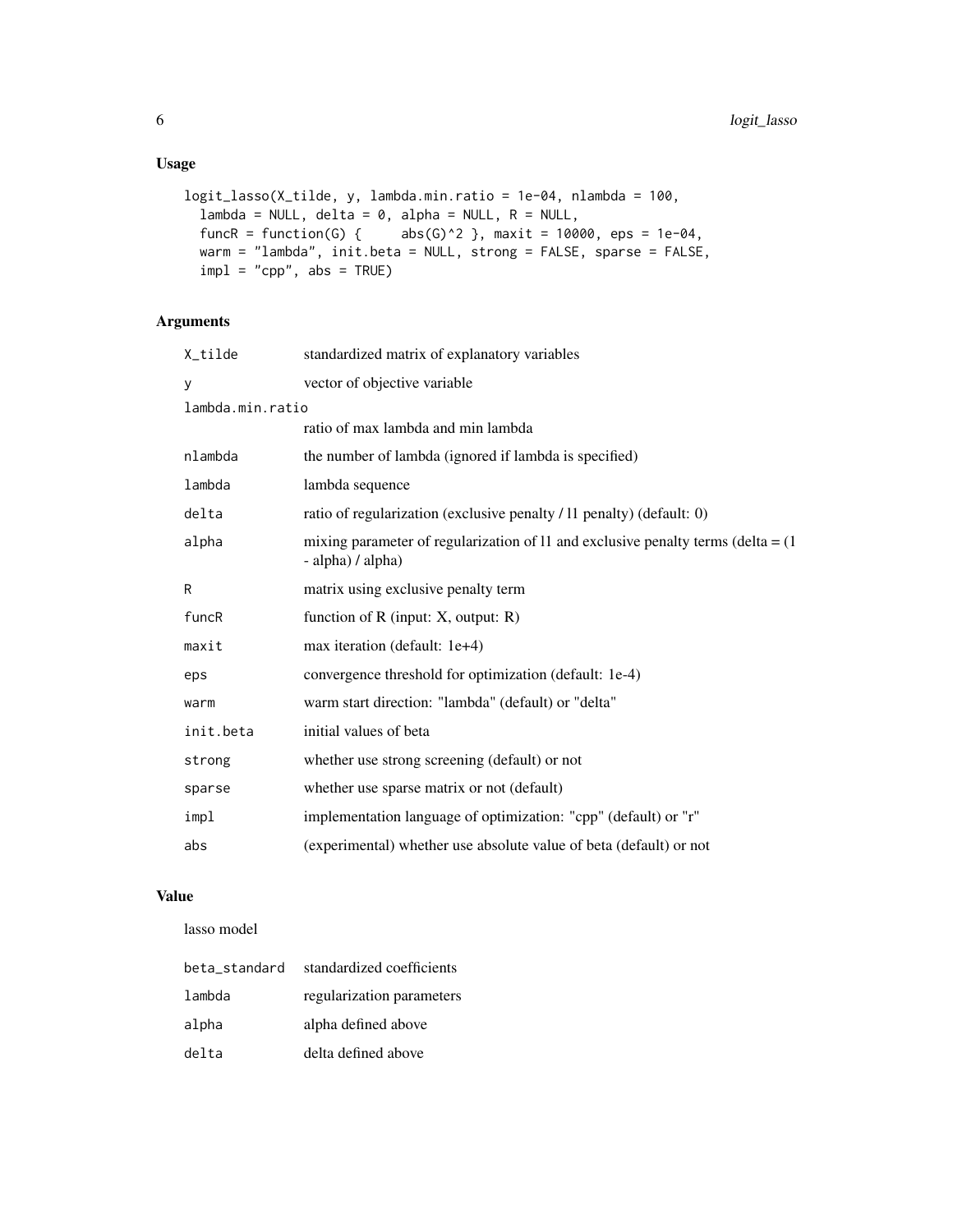#### <span id="page-6-0"></span>plot\_cv\_lasso 7

#### Examples

```
X \leftarrow \text{matrix}(c(1, 2, 3, 5, 4, 7, 6, 8, 9, 10), \text{ nrow=5, ncol=2})b \le matrix(c(-1,1), nrow=2, ncol=1)
e \le matrix(c(0,-0.1,0.1,-0.1,0.1), nrow=5, ncol=1)
y \leftarrow as.numeric(X %*% b + e)y <- ifelse(y>mean(y), 1, 0)
fit <- lasso(X, y, family="binomial")
pr <- predict_lasso(fit, X)
plot_lasso(fit)
```
plot\_cv\_lasso *Plot a cross validation error path*

#### Description

Plot a cross validation error path

#### Usage

```
plot_cv_lasso(cv_fit, ...)
```
#### Arguments

| cv fit   | cross validated IILasso model |
|----------|-------------------------------|
| $\cdots$ | parameters of                 |

#### Examples

```
X \leftarrow \text{matrix}(c(1, 2, 3, 5, 4, 7, 6, 8, 9, 10), \text{ nrow=5, ncol=2})b \le matrix(c(-1,1), nrow=2, ncol=1)
e \le - matrix(c(0,-0.1,0.1,-0.1,0.1), nrow=5, ncol=1)
y \leftarrow as.numeric(X %*% b + e)cv_fit <- cv_lasso(X, y, nfolds=5)
fit <- cv_fit$fit
pr <- predict_lasso(fit, X, cv_fit$lambda.min)
plot_cv_lasso(cv_fit)
```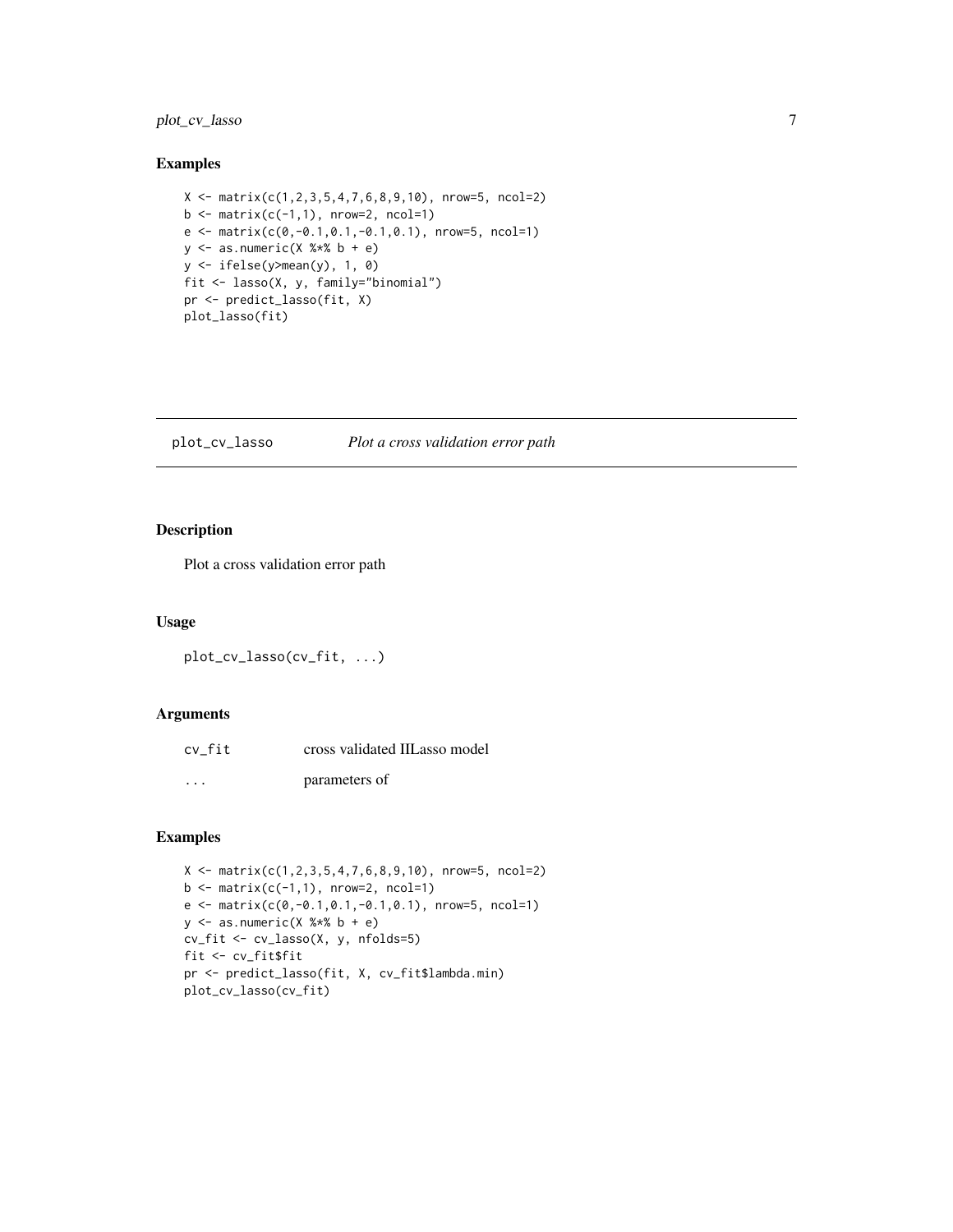<span id="page-7-0"></span>

#### Description

Plot a solution path

#### Usage

plot\_lasso(fit, ...)

#### Arguments

| fit | IILasso model                   |
|-----|---------------------------------|
| .   | parameters of matlines function |

#### Examples

```
X \leftarrow \text{matrix}(c(1, 2, 3, 5, 4, 7, 6, 8, 9, 10), \text{ nrow=5, ncol=2})b \leftarrow \text{matrix}(c(-1,1), \text{ nrow=2, ncol=1})e <- matrix(c(0,-0.1,0.1,-0.1,0.1), nrow=5, ncol=1)
y \leftarrow as.numeric(X %*% b + e)fit \leftarrow lasso(X, y)pr <- predict_lasso(fit, X)
plot_lasso(fit)
```
predict\_lasso *Predict responses*

#### Description

Predict responses

#### Usage

```
predict_lasso(fit, newx, s = NULL, type = "response")
```
#### Arguments

| fit  | IILasso model                                                       |
|------|---------------------------------------------------------------------|
| newx | matrix of explanatory variables                                     |
| S    | selected lambda (default: all)                                      |
| type | prediction type for logistic lasso: "response" (default) or "class" |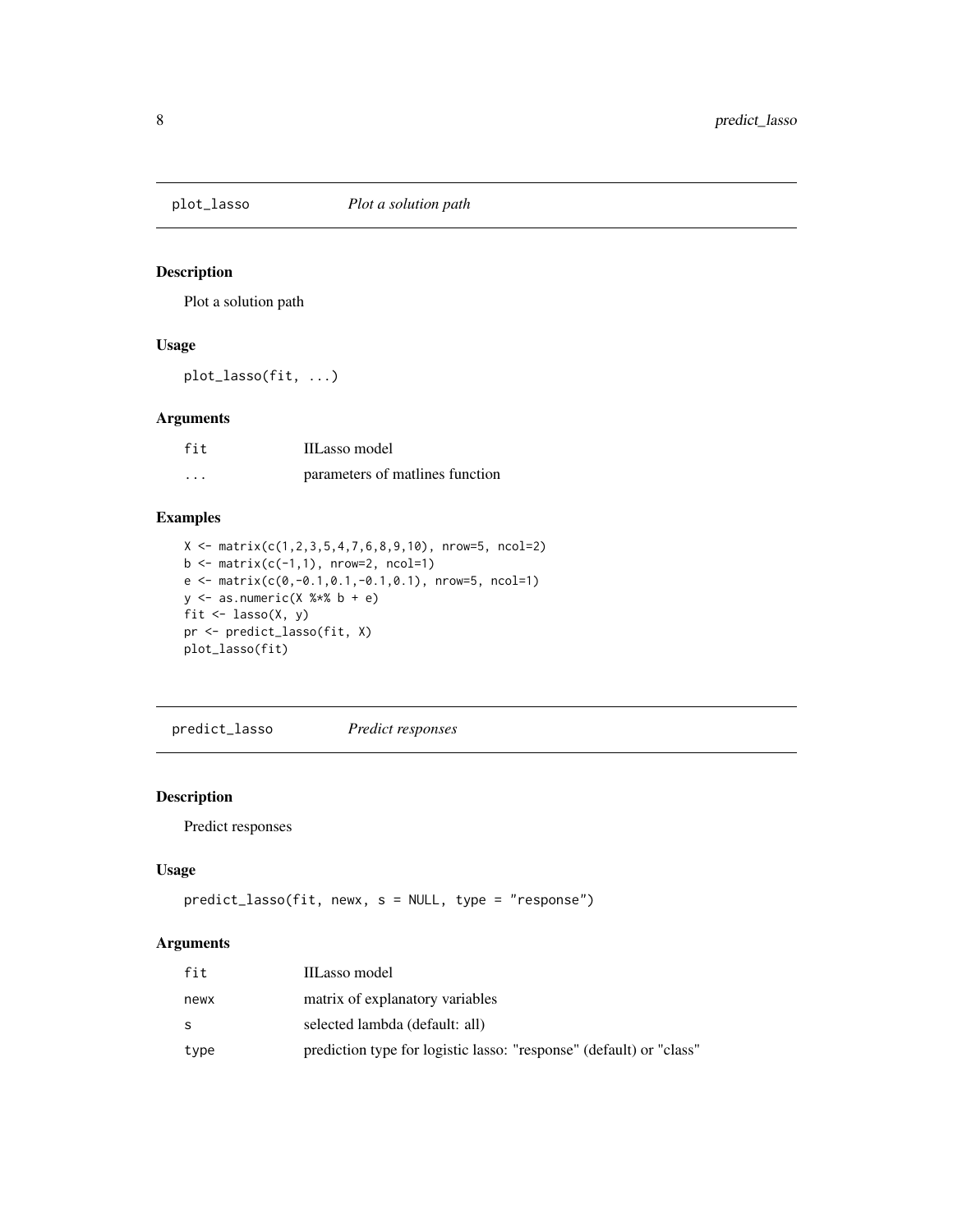#### <span id="page-8-0"></span>setup\_lambda 9

#### Value

prediction matrix (if s is NULL) or vector (if s is specified)

#### Examples

```
X \leftarrow \text{matrix}(c(1, 2, 3, 5, 4, 7, 6, 8, 9, 10), \text{ nrow=5, ncol=2})b \le matrix(c(-1,1), nrow=2, ncol=1)
e \leftarrow \text{matrix}(c(0, -0.1, 0.1, -0.1, 0.1), \text{ nrow=5, ncol=1})y \leftarrow as.numeric(X %*% b + e)fit \leftarrow lasso(X, y)pr <- predict_lasso(fit, X)
plot_lasso(fit)
```
setup\_lambda *Set up a lambda sequence*

#### Description

Set up a lambda sequence

#### Usage

```
setup_lambda(X, y, family = "gaussian", lambda.min.ratio = 1e-04,
 nlambda = 100)
```
#### Arguments

| X                | matrix of explanatory variables                          |
|------------------|----------------------------------------------------------|
|                  | vector of objective variable                             |
| family           | family of regression: "gaussian" (default) or "binomial" |
| lambda.min.ratio |                                                          |
|                  | ratio of max lambda and min lambda                       |
| nlambda          | the number of lambda (ignored if lambda is specified)    |

#### Value

lambda

#### Examples

```
X \leftarrow \text{matrix}(c(1, 2, 3, 5, 4, 7, 6, 8, 9, 10), \text{ nrow=5, ncol=2})b \le matrix(c(-1,1), nrow=2, ncol=1)
e \le - matrix(c(0, -0.1, 0.1, -0.1, 0.1), nrow=5, ncol=1)
y \leftarrow as.numeric(X %*% b + e)
setup_lambda(X, y)
```